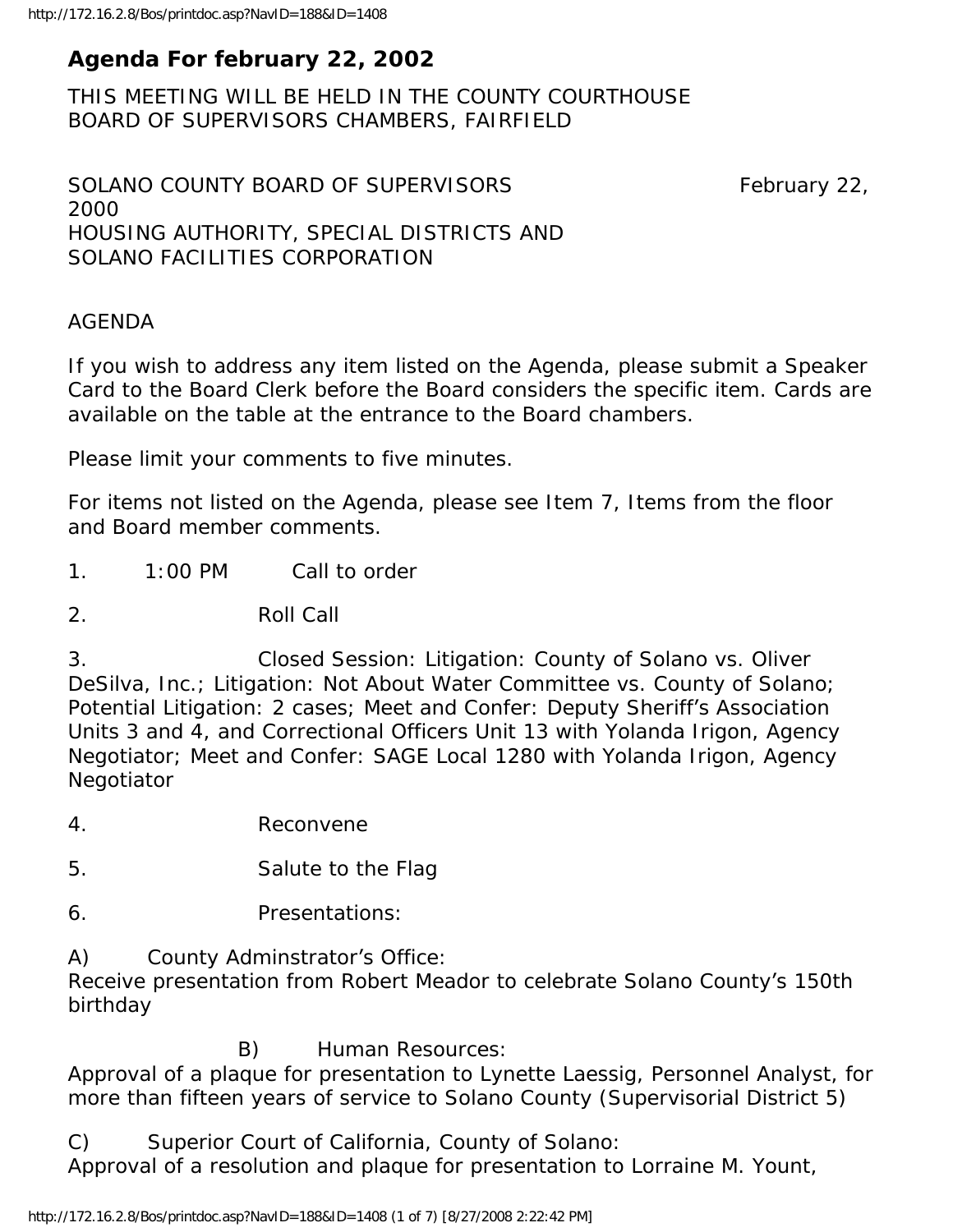Court Accounting Technician, for more than twenty-four years of service to Solano County (Supervisorial District 3)

7. Items from the floor and Board member comments

This is your opportunity to address the Board on a matter not listed on the Agenda, but it must be within the subject matter jurisdiction of the Board. Please submit a Speaker Card before the first speaker is called and limit your comment to five minutes.

- 8. Additions to or Deletions from the Agenda
- 9. Approval of the Agenda
- 10. Approval of Consent Calendar

The Board considers all matters listed under the Consent Calendar to be routine and will adopt them in one motion. There will be no discussion on these items before the Board votes on the motion unless Board members, staff or the public request specific items be discussed and/or removed from the Consent Calendar. If you wish to address specific items on the Consent Calendar, please submit a Speaker Card before the Board takes action on the Consent Calendar and appropriately limit your comments to five minutes.

### CONSENT CALENDAR

#### GENERAL GOVERNMENT

11. Clerk of the Board of Supervisors: Approval of Minutes: Board of Supervisors January 25, 2000

12. General Services:

Approval of a resolution and plaque honoring Ritchie D. Manner, Equipment Mechanic, for twenty-nine years of service to Solano County (unable to be present)

### HEALTH AND SOCIAL SERVICES: None

#### CRIMINAL JUSTICE

### 13. Probation:

Approval of a resolution amending the Allocation List to add 1.0 Senior Deputy Probation Officer (Limited Term to June 30, 2000); approval of an appropriation transfer from Unanticipated Revenue provided by the Solano County Office of Education in the amount of \$15,000 (4/5 vote required)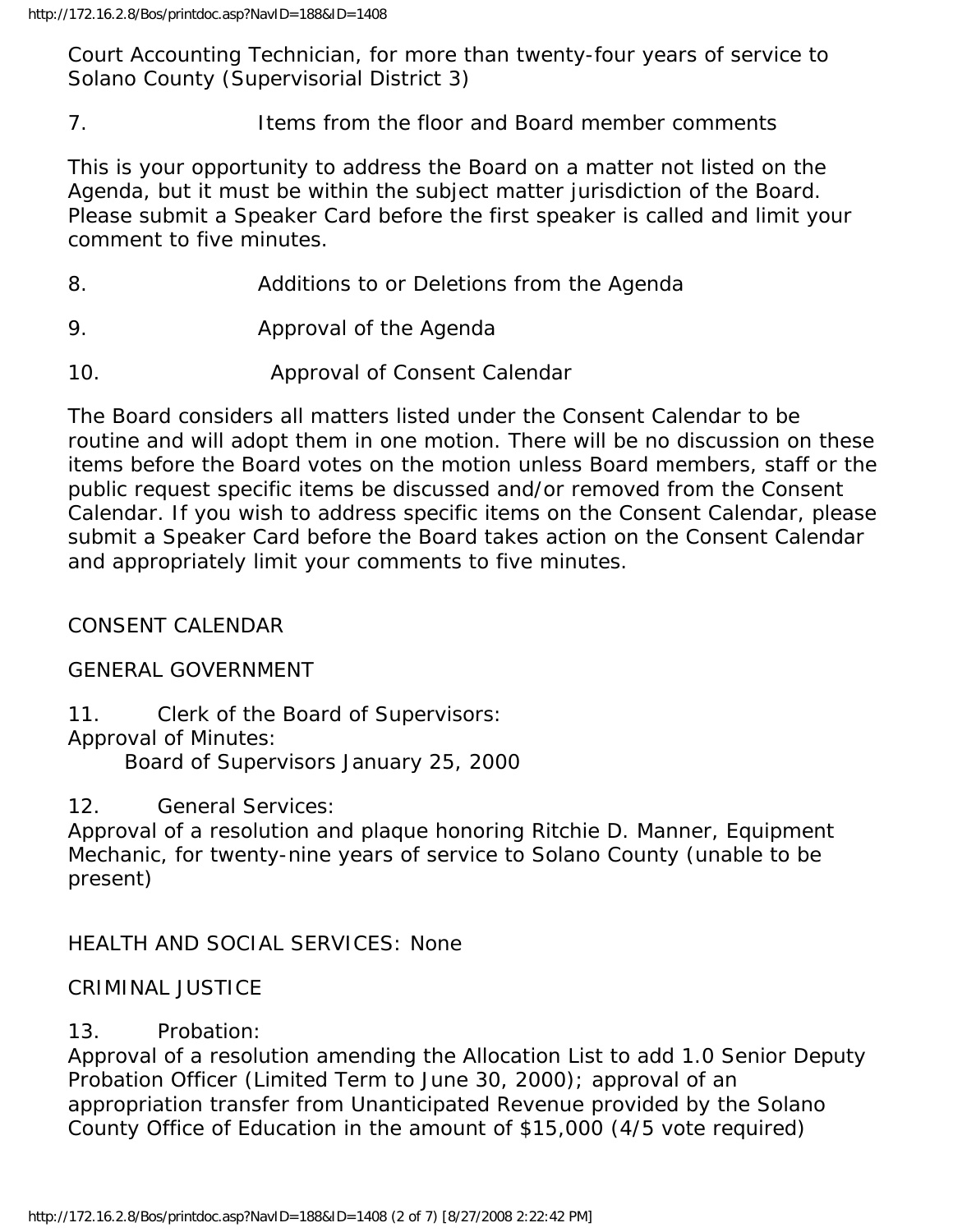### LAND USE/TRANSPORTATION

14. Transportation:

A) Adoption of a resolution authorizing the Transportation Director to apply to the Metropolitan Transportation Commission (MTC) for Federal Surface Transportation Program (STP) and Congestion Mitigation and Air Quality (CMAQ) funds for various road projects (required local matching funds of \$320,000 provided by State and Road Fund in FY 2002/2003 and FY 2003/2004)

B) Adoption of a resolution authorizing the Transportation Director to apply to the Metropolitan Transportation Commission (MTC) for Transportation Development Act (TDA) Article 3 bicycle funds for the replacement of two bridges on Pleasants Valley Road at Pleasants Creek (funded with Federal, TDA Article 3 funds, and Road Fund in FY 2000/2001- no General Fund impact)

C) Adoption of a resolution authorizing the purchase of property for road purposes from Babcock Vineyards, Inc.; approval to execute a right of way contract; approval to issue a County warrant in the amount of \$9,200 to Babcock Vineyards, Inc. as full compensation for the property (funded with Federal and State matching funds - no General Fund monies)

D) Adoption of a resolution authorizing the purchase of property for road purposes from Jill K. and Marko F. Grzan and Helen L. and John R. Saunderson; approval to execute a right of way contract; approval to issue a County warrant in the amount of \$15,000 to above named individuals as full compensation for the property (funded with Federal and State matching funds - no General Fund monies)

E) Authorize the Transportation Director to advertise for bids for the Green Valley Road bike path and road improvements; authorize the County Administrator to award and execute a construction contract with the lowest responsible bidder (no General Fund monies required)

#### **OTHER**

### 15. Library:

Approval of contract with Group 4 Architecture Research + Planning, Inc. to develop a 20 year Library Facility Master Plan in an amount not to exceed \$185,000; authorize the County Administrator to sign the contract (no General Fund impact)

### SOLANO COUNTY BOARD OF SUPERVISORS HOUSING AUTHORITY, SPECIAL DISTRICTS AND SOLANO FACILITIES CORPORATION

## Housing Authority:

16. Environmental Management:

Adoption of a resolution authorizing an application to the California Debt Limit Allocation Committee for \$4,000,000 of Mortgage Credit Certificates under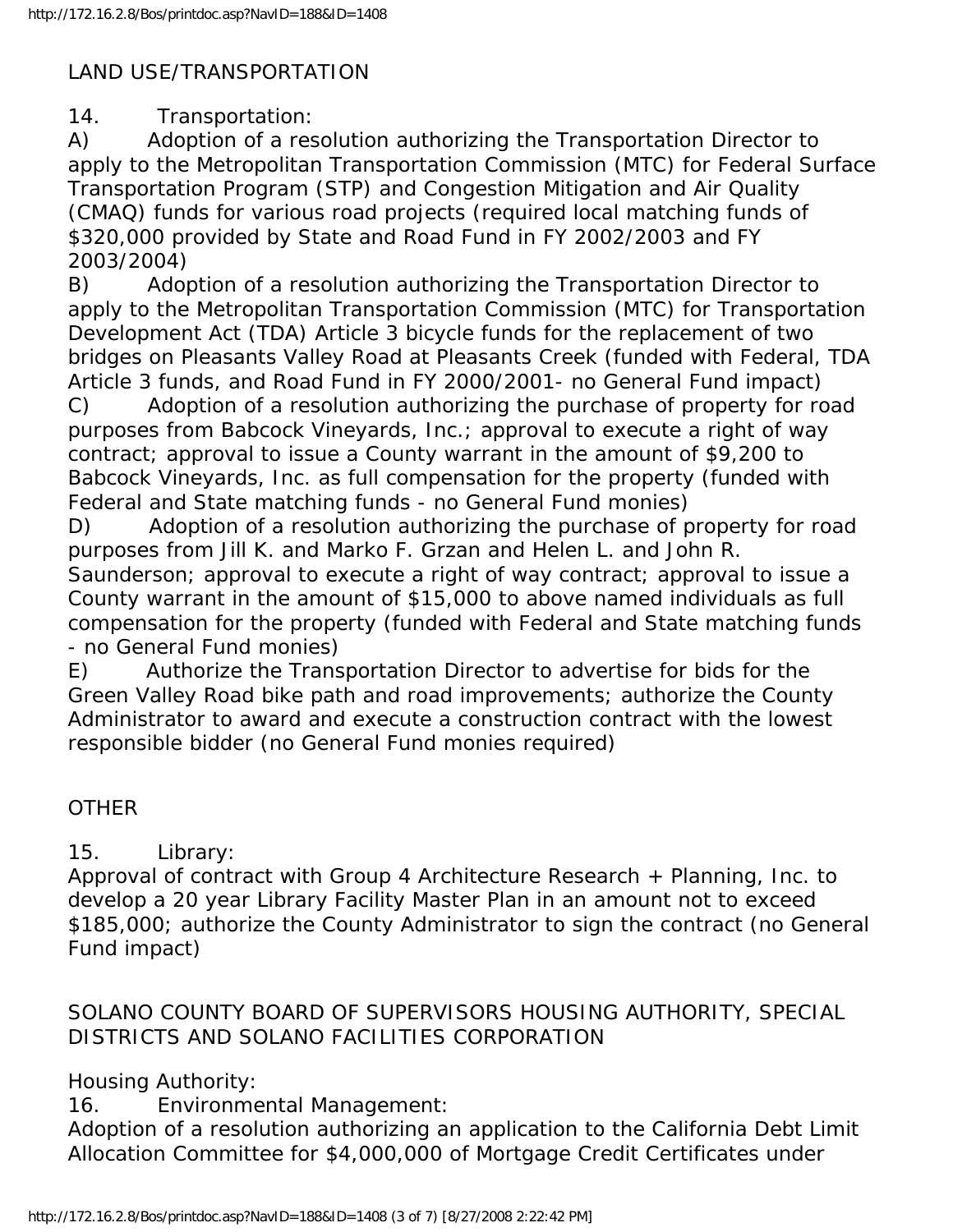Solano County's joint program with the cities of Dixon, Fairfield, Suisun City and Rio Vista and authorizing the re-assignment of 25% of any allocation approved by the State to the California Rural Home Mortgage Revenue Bond Program (no County Cost - program administered by City of Fairfield)

### SCHEDULED CALENDAR

17. Rescheduled Consent Items: (Items pulled from Consent Calendar above)

- -
- -

### GENERAL GOVERNMENT

18. Board of Supervisors:

A) Acceptance of a resolution from the California State Association of Counties honoring Solano County for its 150 years of commitment and service to its citizens (Chairwoman Kondylis)

 B) Consider appointment of five nominated district representatives; appointment of three at-large representatives, and of a veterinarian to the Animal Welfare Advisory Commission

19. County Administrator:

A) Presentation and consider approval of the Three Year Information Technology Business Plan

 B) Consider approval of settlement agreement with the City of Vallejo and the Vallejo Redevelopment Agency regarding the litigation over the Southeast Vallejo Redevelopment Project Plan

HEALTH AND SOCIAL SERVICES: None

CRIMINAL JUSTICE: None

LAND USE/TRANSPORTATION

20. Transportation:

Consider approval of a Parking Permit Policy; approval of a resolution adopting Traffic Order No. 369 establishing a four hour parking limit, except with a permit, on portions of Carlson Street, Cypress Avenue and Lemon Street, Vallejo

21. Environmental Management:

A) Consider adoption of a resolution determining that the proposed Lewis, Wignal, Berger/Zimmerman, Volkhardt, and Jorgenson annexations to the Solano Irrigation District are consistent with the Solano County General Plan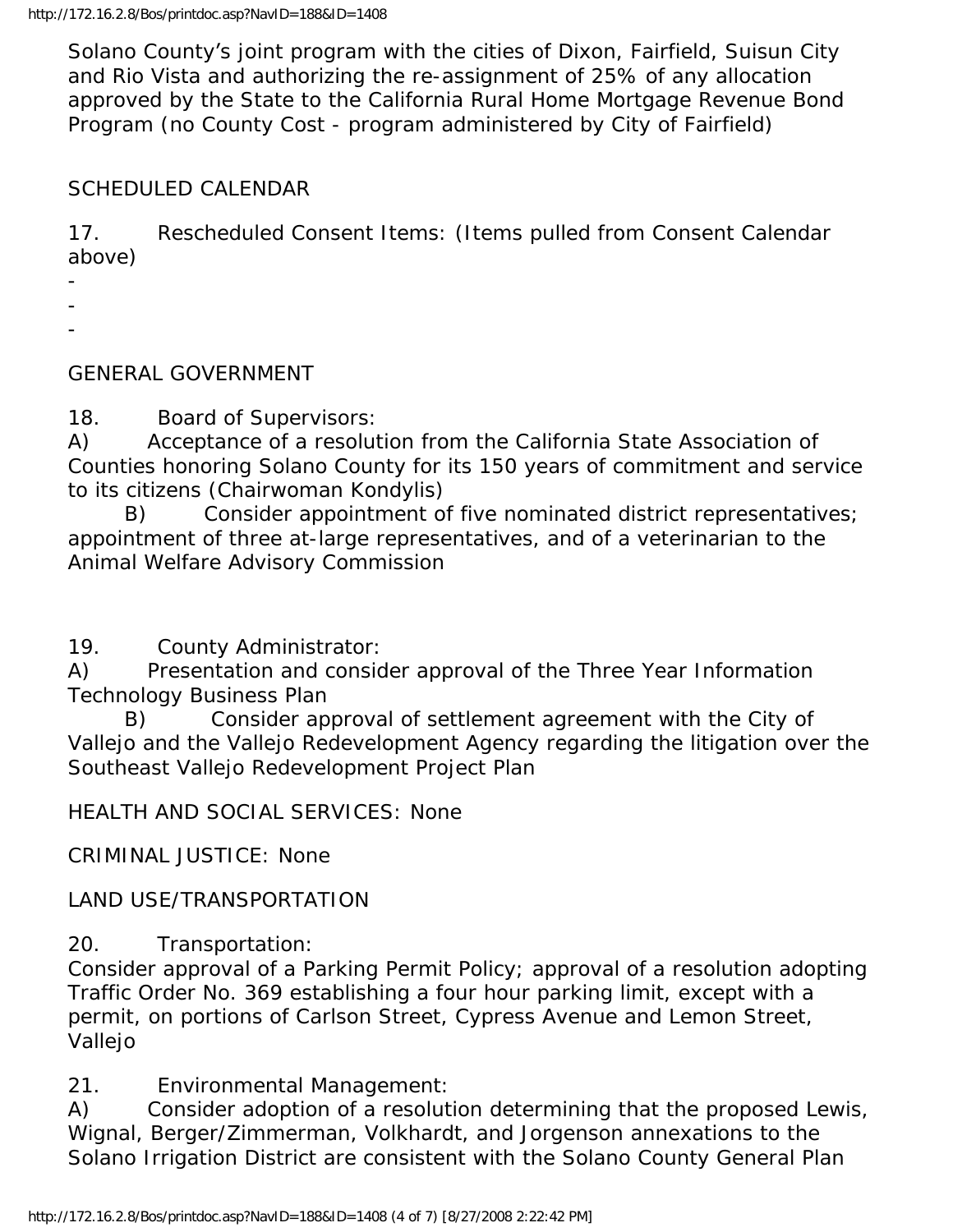and Zoning Ordinance

B) Consider adoption of a resolution supporting the Solano County Farmlands and Open Space Foundation's purchase of a 97 acre conservation easement on the Valine Ranch in the Suisun Valley

### **OTHER**

22. Private Industry Council of Solano County:

A) Approval of the Job Training Partnership Act (JTPA) Closeout Plan for the State of California Job Training Partnership Division

B) Consider approval of the Workforce Investment Act Strategic Five-Year Local Plan for Solano County for the Period April 1, 2000 - June 30, 2005

23. Solano County Fair Association

Auditor-Controller:

A) Presentation of the Audit Report of the Solano County Fair for the year ended December 31, 1998; consider directing the Fair to submit a strategic plan upon their completion of addressing the issues noted in the audit report; require County staff to monitor Fair operations and compliance with the provisions of the agency agreement

Solano County Fair Board

 B) Approval of the year 2000 Solano County Fair Association Budget in the amount of \$3,957,726

2:00 p.m.

24. Environmental Management:

A) Conduct a noticed/published hearing regarding an order by the Building Official to repair or demolish the structure at 7025 Pleasants Hills Ranch Way, Vacaville (APN 0121-191-170, Dime Savings and Loan)

B) Conduct a noticed/published hearing regarding an order by the Building Official to abate the junk and debris and the dangerous structure located at 3609 Thompson Court, Suisun (APN 0045-081-300, Forrest Bargewell)

SPECIAL DISTRICTS GOVERNED BY THE BOARD OF SUPERVISORS AND THE SOLANO COUNTY HOUSING AUTHORITY:

Rural North Vacaville Water District

25. Environmental Management:

Approval of two agreements for two reserved water service connections; four agreements for five supplemental water service connections for the Rural North Vacaville Water District; approval of amendment to Lombardo Supplemental Water Service agreement

### MISCELLANEOUS ITEMS

26. Committee Reports: None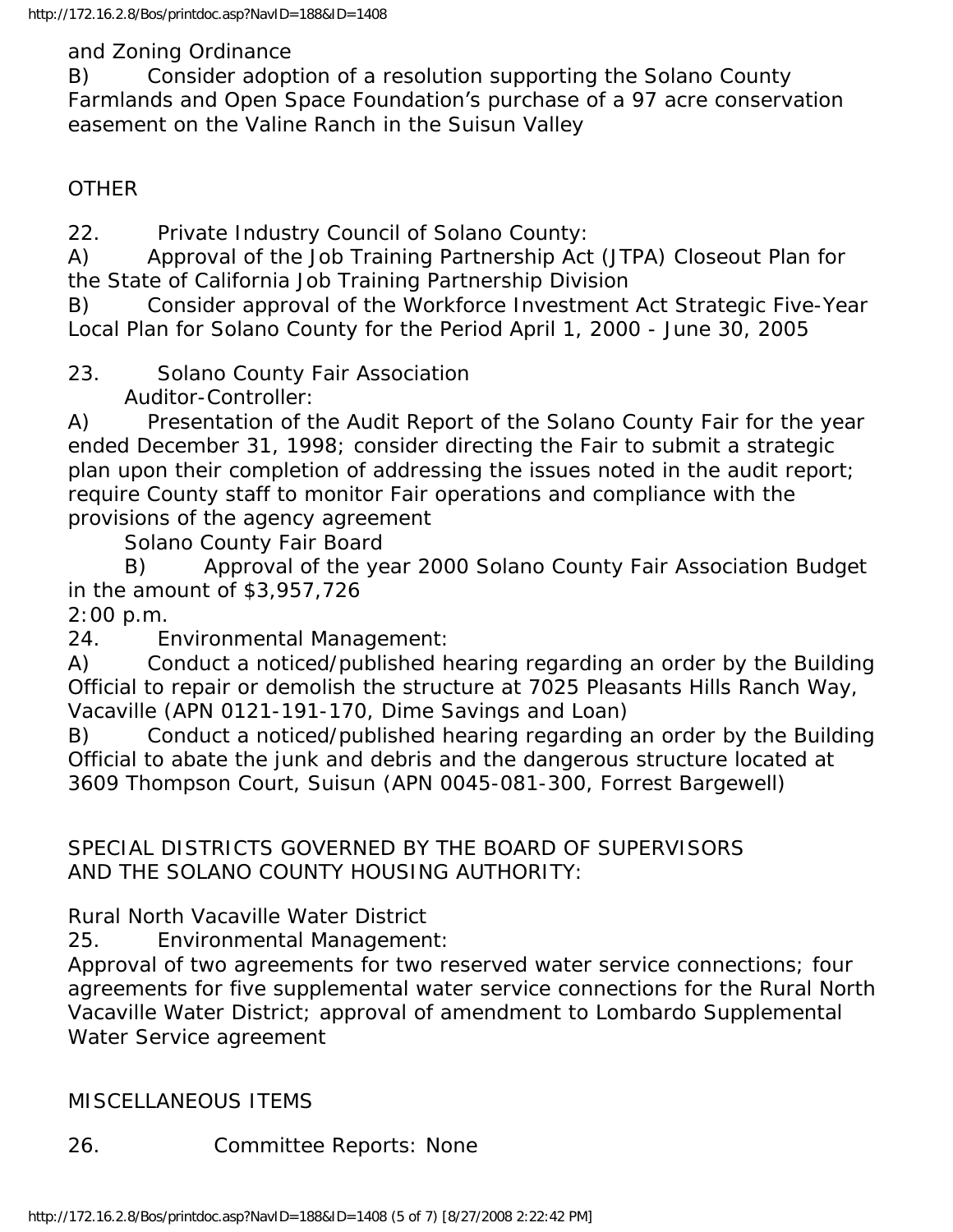27. Appointments/Resignations to Boards and Commissions: Appointment of Patrice Washington-Gibson to the Child Abuse Prevention Council

28. Adjourn: to Special Meeting of the Board of Supervisors (Tobacco Settlement Workshop) tonight at 7:00 p.m. at Vallejo City Hall, 555 Santa Clara Street, Vallejo

#### MEETING CALENDAR

2/22 7:00 p.m. Special Meeting of the Board of Supervisors (Tobacco Settlement Workshop) Vallejo City Hall, 555 Santa Clara Street, Vallejo 2/28 12:00 p.m. Child Abuse Prevention Council, Solano County Office of Education, Waterman Room, 5100 Business Center Dr., FF 2/29 6:30 p.m. Children and Families Commission, Board Chambers, FF 2/29 7:00 p.m. Special Meeting of the Board of Supervisors (Tobacco Settlement Workshop) Vacaville City Hall, 650 Merchant St., Vacaville 3/1 9:30 a.m. BAAQMD, 939 Ellis St., San Francisco 3/1 1:30 p.m. ABAG Regional Planning Comm. 3/2 1:00 p.m. BCDC, S.F. State Downtown Center, 425 Market St. 3/7 6:30 p.m. Children and Families Commission, Board Chambers, FF 3/8 9:00 a.m. Yolo-Solano Air Quality Management District, 1947 Galileo Court, Suite 103, Davis 3/8 6:00 p.m. Alcohol and Drug Advisory Board, 1735 Enterprise Dr., Bldg. 3, Conf. Rm. 1, FF 3/8 6:00 p.m. Solano Transportation Authority, 333 Sunset Ave, Suite 230, Suisun 3/8 6:30 p.m. SIDS Advisory Committee, 300 Hospital Dr., Ex. Conf. Room, Vallejo 3/8 6:15 p.m. Solano County Fair Board of Directors, Administration Building, Solano County Fairgrounds, Vallejo 3/9 1:30 p.m. Emergency Medical Care Committee, 1735 Enterprise Dr., Bldg. 3, Conf. Rm 1, Fairfield 3/9 6:30 p.m. Solano County Aviation Advisory Commission/Airport Land Use Commission, Nut Tree Airport, Vacaville 3/9 7:00 p.m. Solano County Water Agency, 508 Elmira Rd., Vacaville 3/10 9:00 a.m. Local Task Force for Integrated Waste Management, Environmental Management Conference Room, 601 Texas St., FF 3/14 1:00 p.m. Board of Supervisors, Board Chambers, FF 3/14 4:00 p.m. Maternal, Child, and Adolescent Health